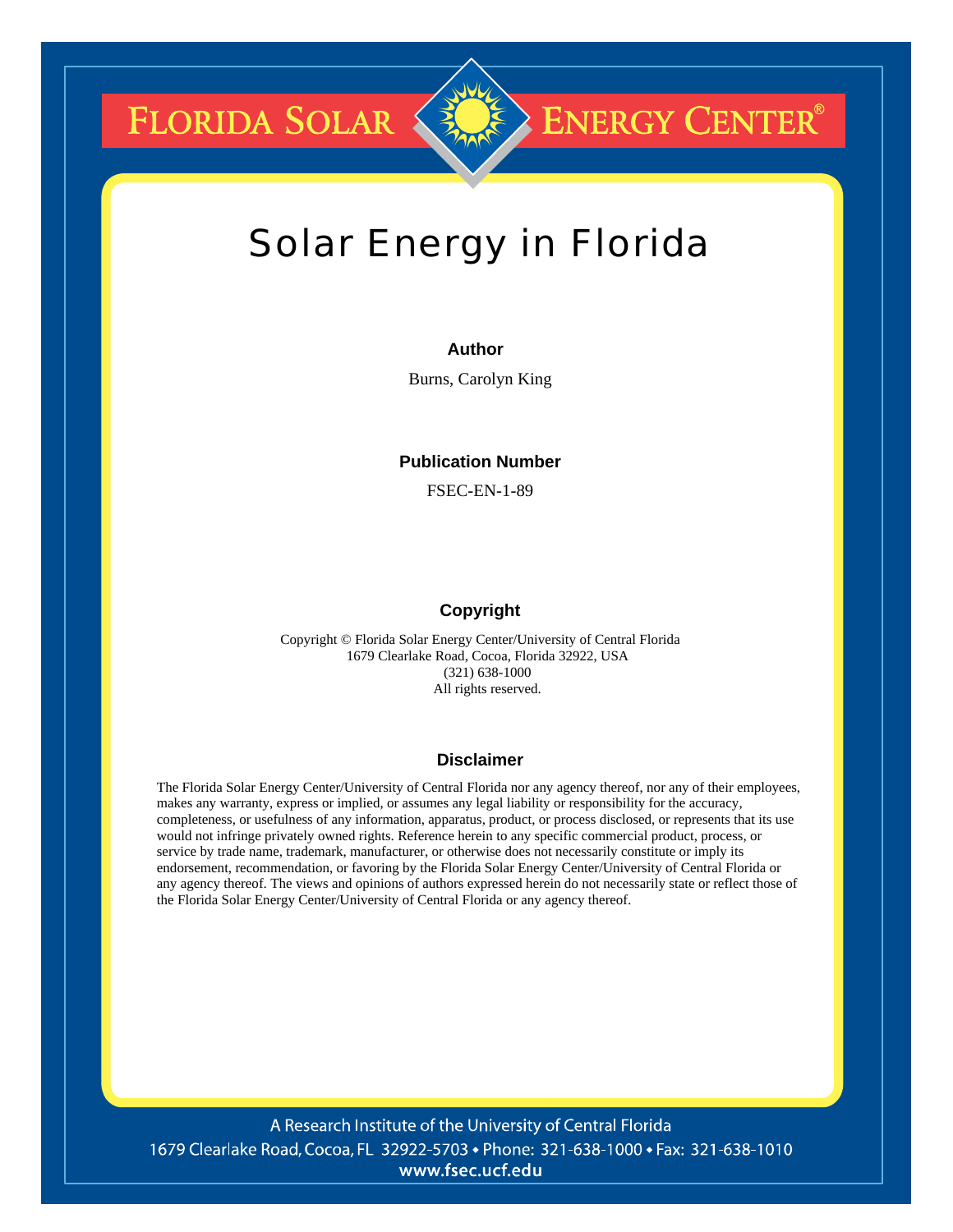# **Energy <u>Note</u> 2002 Solar Energy in Florida**

**Carolyn King Burns Florida Solar Energy Center**  **FSEC-EN-1-89 December 1989** 

# **The race is on to deal with global problems**

To understand Florida's position in the development of solar technologies it's necessary to visualize a bigger picture. Currently, the United States spends over \$38 billion per year for crude oil and petroleum product imports, whereas appropriations for research and development on solar energy technology total less than \$120 million per year.

Florida is the fourth largest state with over 12 million residents. In 1988 its population increased by nearly 330,000 and its energy bill was over \$16 billion dollars. Since Florida is heavily dependent upon energy-intensive tourism for economic stability and since the state also enjoys abundant sunshine, it should vigorously pursue the development of solar energy technologies offering the greatest benefits to its residents.

Not only do we operate within a global economy, we also operate within a global environment. If the greenhouse effect and global climate change force nations to drastically reduce carbon dioxide emissions, there are very few alternatives to fossil fuels for power production. In a world of dwindling energy resources, solar technologies are a bright if lonely beacon,

# **Current uses of energy by sector in Florida and the United States\***

| Sector                                                    | Florida                          | U.S.                             |
|-----------------------------------------------------------|----------------------------------|----------------------------------|
| Transportation<br>Residential<br>Commercial<br>Industrial | 35.9%<br>26.0%<br>20.5%<br>17.7% | 27.9%<br>20.5%<br>15.7%<br>35.9% |
| *1987 estimate: U.S. Department of Energy                 |                                  |                                  |

**L** 

# **Will the United States be left behind?**

Historically, the United States has been a leader in research and development (R&D). In the alternative energy research and development arena however, we are in danger of being outdistanced by foreign competitors.

For example, Germany and Japan already have larger hydrogen R&D programs. Hydrogen cars are being tested and production is being planned. Solar-produced hydrogen is being developed for heating, cooling and fuel cell electricity for homes.

Additionally, some American photovoltaic cell production companies, once at the cutting edge, may sell out to the highest bidder, even if it's from another country. And Japan is now producing more photovoltaic modules than is the United States.

The energy/economy/environment problem is the most complex and interrelated one ever addressed. Ignoring existing technologies and delaying research in promising areas will not only prolong the problem, it will also exacerbate it.

## **Solar energy works now**

Cold realities are prompting a fresh look at existing strategies.

Residents of south Florida used solar water heating as far back as the turn of the century. In the 1930s, one out of almost every two new houses in south Florida had a solar water heating system installed. By 1950 there were an estimated 30,000 to 50,000 units. However, their popularity began to wane when electrical energy became cheap and readily available.

Now, in view of renewed energy concerns, and considering that about 80 percent of Florida homes have electric water heaters, solar water heaters are once again a hot item. They are simple, commercially available and economically competitive with electric water heaters.

Approximately 250,000 domestic solar water heaters are saving about 500 million kilowatt hours of electricity in Florida each year. A

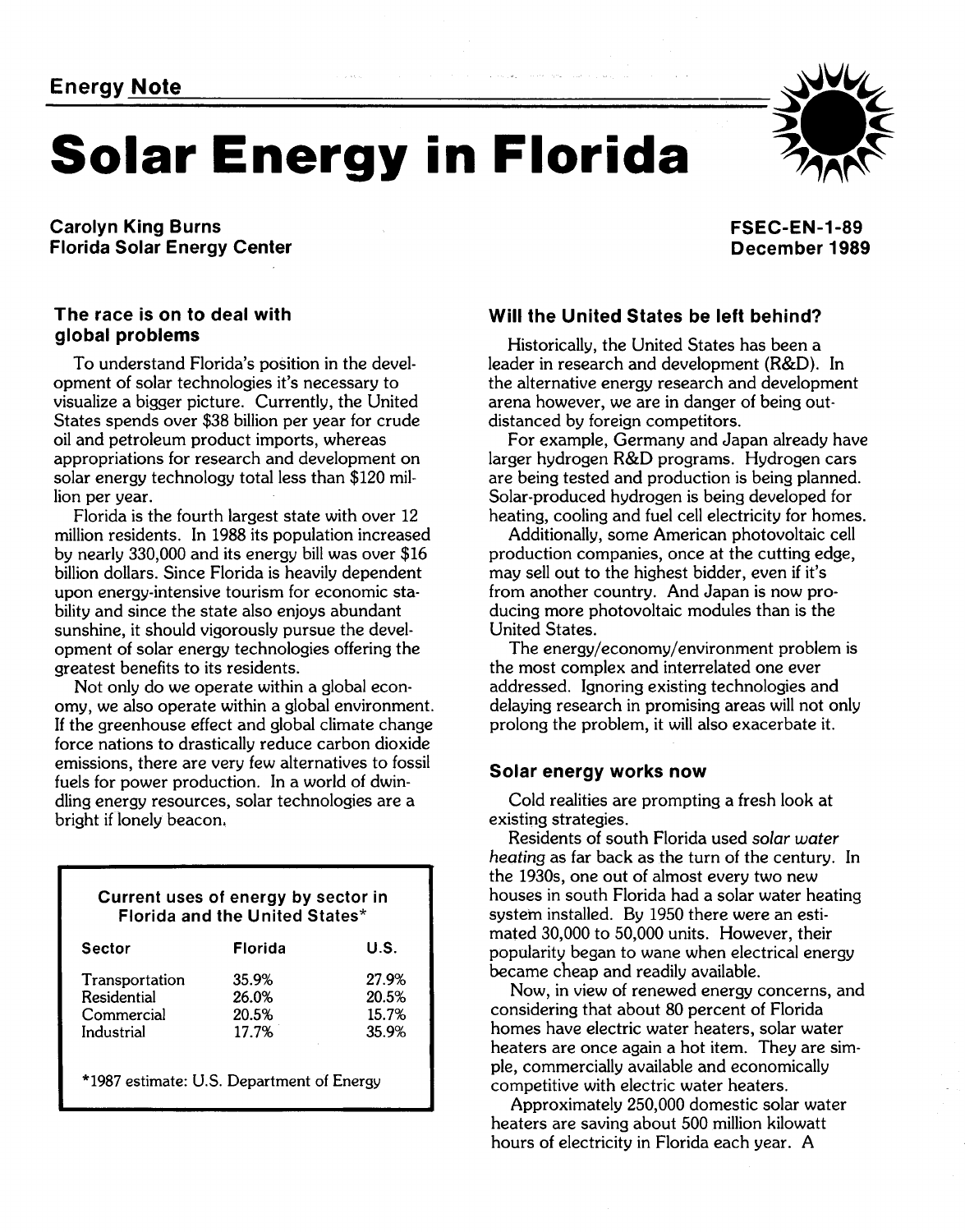family of four can save as much as \$300 per year in electric bills by installing one. An added benefit is that Florida exempts such systems from property tax.

At present, an installed solar water heater costs between \$2,000 and \$3,500. The quality of flat-plate solar collectors for water heating has improved dramatically over the past decade, both in performance and workmanship. Furthermore the collectors and complete systems manufactured or sold in Florida must meet standards developed by the Florida Solar Energy Center (FSEC).

Solar pool heating is progressing swimmingly in Florida. Currently about 100,000 solar pool heaters are installed with savings amounting to approximately 52,000 cubic feet of natural gas annually. As a substitute for electrical heating, solar savings amount to 600 million kilowatt hours per year.

To maintain comfortable temperatures, a typical residential pool requires 50 million Btus per swimming season. Individual annual savings by using solar heating in place of fossil fuels range between \$300 and \$800, depending upon the type of fossil fuel used.

The average commercially built and installed residential solar pool heater costs between \$2,500 and \$3,500 with an expected payback period of from two to four years. Like solar water heaters, all solar pool heaters manufactured or sold in Florida must meet standards developed by FSEC.

The market potential for further growth of solar pool heating is great, thanks to the large number of pools in the state and a steadily growing population to enjoy them.

FSEC research on solar systems for schools and commercial-sized pool heating makes them attractive options, too.



Space cooling accounts for about 33 percent of residential energy use in Florida. With this in mind, it makes sense to develop solar cooling technology, since the solar resource is most available at the time when the need is greatest for air conditioning.

Most solar thermal cooling systems are not yet cost effective. However, FSEC is investigating innovative air-conditioning systems that increase system efficiency and decrease overall energy consumption.

This research centers around cooling systems that use heat pipes, fresh-air dehumidification, thermal storage, and absorption technology. FSEC's desiccant-enhanced radiative cooling and dehumidification project (DESRAD) aims to find a practical way in which solar energy can keep Florida buildings cool and dry.

The Center is also concerned with and is investigating ways to improve the efficiency of air conditioners, and to decrease their peak load and energy consumption.

Solar cooling through the use of photovoltaic cells to generate electricity to drive conventional air conditioners will be an increasingly attractive option as the cost of the cells continues to come down.

Passive solar and low-energy building design techniques can be effective even in a hot, humid climate such as Florida's. The objective is to work with the environment to achieve desirable comfort levels with as little reliance on mechanical equipment as possible.

Passive cooling involves a combination of heatgain prevention techniques, heat-rejection strategies, and the proper use of thermal and moisture storage materials in the building design.

Factors such as siting of buildings, location and choice of windows, use of radiant barriers and strategic landscaping contribute to the total passive cooling package. FSEC continues its research into more and better passive design concepts.

## **Photovoltaics (solar electricity)**

Photovoltaics (PV), or solar cells, generate electricity directly from sunlight without any fuel costs, moving parts, noise or harmful emissions.

Photovoltaics currently provides many examples of real energy savings in Florida. Utility installations, state-funded demonstrations and residential systems amount to about 200 kilowatts of installed PV capacity in the state. That adds up to around 400,000 kilowatt hours of electrical production annually.

The technical feasibility and reliability of PV

 $\overline{2}$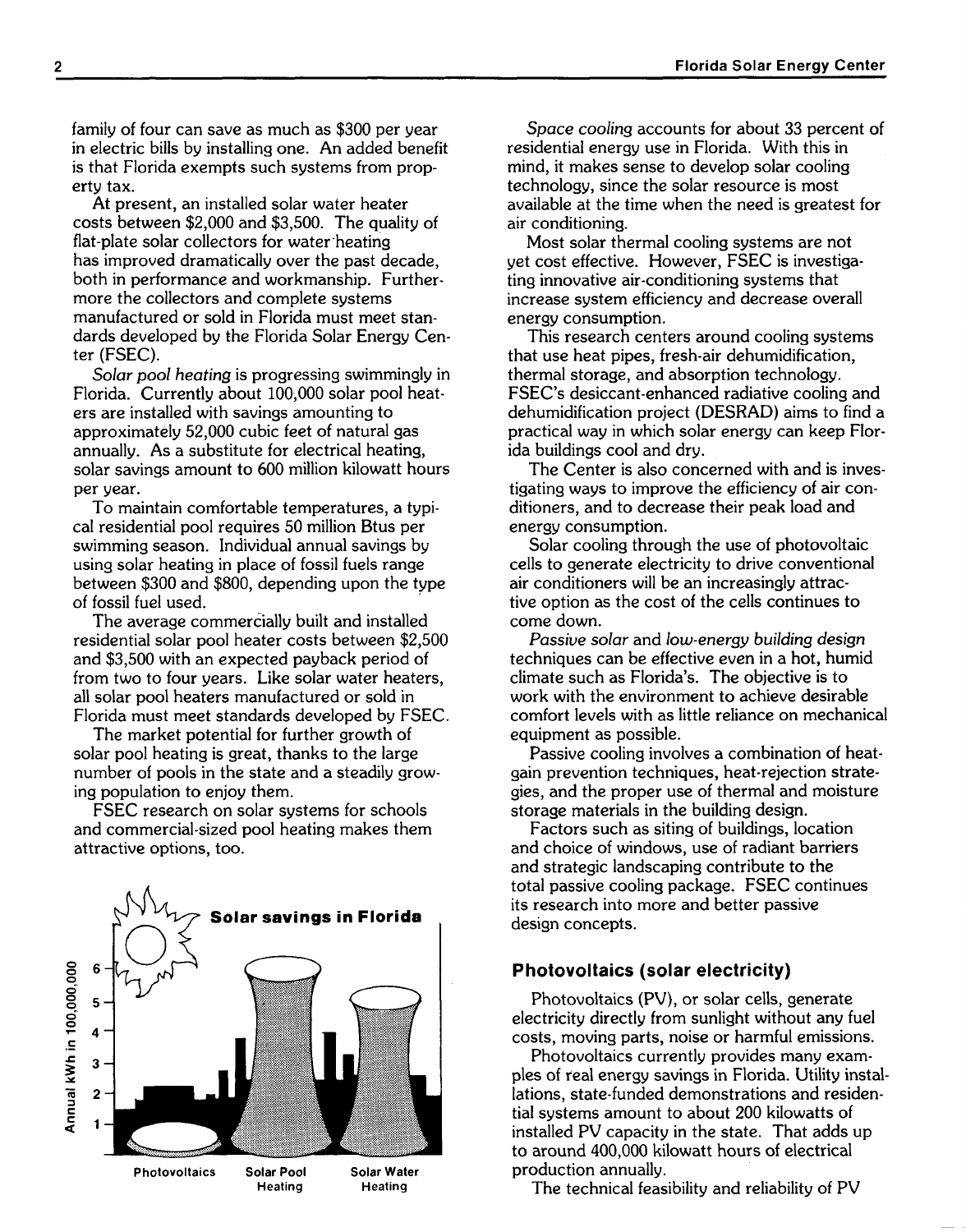have been proved through the space program's use of cells to power satellites. Research continues to decrease production costs, increase cell efficiencies and improve energy storage options  $-$  the barriers to widespread use of photovoltaics.



**The impact of photovoltaic RBD** 



Fortunately, PV is economically competitive in more and more markets as its cost goes down relative to other ways of accomplishing the same objective. With advances in production techniques the price of solar modules, which were over \$200 per peak watt when first introduced in the space program, are currently around \$5 per peak watt.

Present stand-alone and remote applications include water pumping for irrigation; communications relay stations; cathodic (corrosion) protection of bridges; lighting for marine, park and highway use; and medical vaccine storage.

Additionally, more and more consumers are enjoying the convenience and economy of consumer-oriented products such as street and walkway lighting and security systems, as well as the familiar calculators and watches that are powered by PV cells.

The three major areas of photovoltaic research at FSEC are:

- $\bullet$ Stand-alone applications
- System configurations
- Testing of thin-film modules.

| Present    | 1990s                | <b>Year 2000</b> | Cell<br>efficiency |
|------------|----------------------|------------------|--------------------|
| \$5.0/Wp   | \$1.7/Wp             | \$0.45/kWp       | 14%                |
| \$6.6/Wp   | \$2.6/W <sub>D</sub> | \$0.88/Wp        | 16%                |
| \$0.35/kWh | \$0.12/kWh           | \$0.03/kWh       | 20%                |
|            |                      |                  |                    |

# **Energy from hydrogen**

Hydrogen, the power behind the Space Shuttle, has been called the perfect fuel. It is the most abundant element on earth; it can be derived from renewable resources; it produces no carbon pollutants. The challenge is to develop cost-effective methods to produce, store and use the fuel.

Energy is needed to extract hydrogen from those elements with which it is naturally combined. Solar-powered production is one of the most attractive methods currently being investigated.

Hydrogen can be produced using fossil-based resources; but fossil resources are limited, and their resulting by-products are the same ones currently polluting the environment. Photovoltaic electrolysis and other photo-enhanced processes appear to be appropriate, clean technologies for producing hydrogen by separating it from its co-elements.

At FSEC, current efforts focus on increasing the efficiency of PV electrolysis and photoelectrochemical production methods and on developing safe and suitable means of storing hydrogen. In the utilization area, FSEC is addressing transportation considerations, as well as fuel cells.

In the transportation sector, it is essential to immediately undertake a program to consider all In the transportation sector, it is essential to<br>immediately undertake a program to consider all<br>alternative fuels and power sources — methane, methanol, hydrogen and electricity. Hydrogenfueled vehicles would be a boon to Florida, since the transportation sector currently accounts for about **36** percent of the state's total energy consumption and 75 percent of Florida's petroleum consumption.

FSEC has mounted a major hydrogen research initiative with alternative fuel systems as the goal. In the final analysis, only hydrogen produced from renewable resources can meet our long-term power and environmental concerns. Only by producing the hydrogen fuel of the future